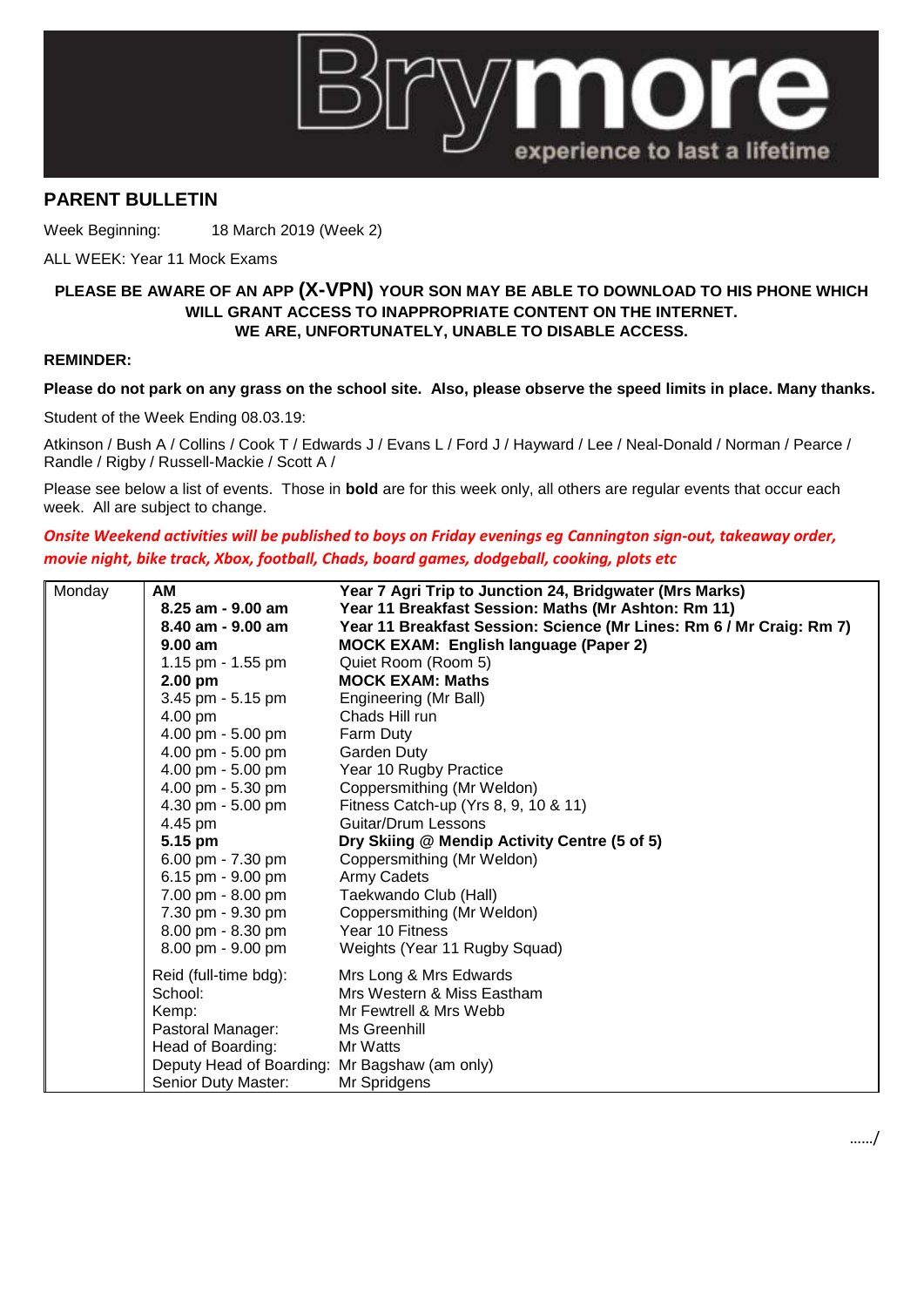| Tuesday   | <b>ALL DAY</b>                         | Year 10 Land-Based Theory Day                                         |
|-----------|----------------------------------------|-----------------------------------------------------------------------|
|           | АM                                     | Focus Morning for English Set 3 'A Christmas Carol' (Mrs Taylor-Lane) |
|           | 8.40 am - 9.00 am                      | SSLT (Head's Office)                                                  |
|           | 9.00 am                                | SLT - Diary (Head's Office)                                           |
|           | 4.00 pm - 5.00 pm                      | <b>History catch-up session</b>                                       |
|           | 1.15 pm - 1.55 pm                      | Quiet Room (Room 5)                                                   |
|           | 3.45 pm - 5.15 pm                      | Tool Making/Engineering (Mr Ball)                                     |
|           | 4.00 pm                                | Chads Hill run                                                        |
|           | 4.00 pm - 5.00 pm                      | Farm Duty                                                             |
|           | 4.00 pm - 5.00 pm                      | Year 9 Rugby                                                          |
|           | 4.00 pm - 5.30 pm                      | Welding (Mr Weldon)                                                   |
|           | 4.30 pm - 5.00 pm                      | Year 8 Fitness                                                        |
|           | 4.45 pm                                | <b>Guitar Lessons</b>                                                 |
|           | 5.15 pm - 6.00 pm                      | Wood Carving (Mr Ball)                                                |
|           | 6.00 pm - 7.30 pm                      | Welding (Mr Weldon)                                                   |
|           | 6.15 pm - 7.15 pm                      | Maths catch-up session 11:2                                           |
|           | 7.30 pm - 8.15 pm                      | Bike Track (Mrs Long)                                                 |
|           | 7.30 pm - 8.15 pm                      | Lego Club (Mrs Webb)                                                  |
|           | 7.30 pm - 9.00 pm                      | Welding (Mr Weldon)                                                   |
|           | 8.00 pm - 8.30 pm                      | Year 11 Fitness                                                       |
|           | 8.00 pm - 9.00 pm                      | Weights (Year 10 Rugby Squad)                                         |
|           | Reid (full-time bdg):                  | Mrs Long & Mrs Edwards                                                |
|           | School:                                | Mrs Western & Miss Eastham                                            |
|           | Kemp:                                  | Mr Fewtrell & Mrs Webb                                                |
|           | Pastoral Manager:                      | Ms Greenhill                                                          |
|           | Head of Boarding:                      | (Day) Mr Watts                                                        |
|           |                                        | Deputy Head of Boarding: Mr Bagshaw (From 3.45 pm)                    |
|           | Senior Duty Master:                    | Mr Spridgens                                                          |
|           | <b>SLT Member:</b>                     | Mr Thomas                                                             |
| Wednesday | 9.00 am                                | <b>MOCK EXAM: English Literature (Paper 2)</b>                        |
|           | 1.15 pm - 1.55 pm                      | Quiet Room (Room 5)                                                   |
|           | 1.30 pm                                | <b>MOCK EXAM: Science - Biology</b>                                   |
|           | 2.30 pm                                | <b>MOCK EXAM: Science - Physics</b>                                   |
|           | 3.30 pm                                | Rugby: Year 9 - v-West Somerset (Away) KO 3.45 pm                     |
|           | 3.45 pm - 5.15 pm                      | Archery (Mr Ball)                                                     |
|           | 4.00 pm                                | Chads Hill run                                                        |
|           | 4.00 pm - 5.00 pm                      | Farm Duty                                                             |
|           | 4.00 pm - 5.00 pm                      | Garden Duty                                                           |
|           | 4.00 pm - 5.00 pm                      | Year 7 & 8 Rugby                                                      |
|           | 4.00 pm - 5.30 pm                      | Blacksmithing (Mr Weldon)                                             |
|           | 4.15 pm - 5.00 pm                      | Board Games - School House (Miss Eastham)<br>Year 9 Fitness           |
|           | 4.30 pm - 5.00 pm<br>6.00 pm - 7.30 pm |                                                                       |
|           | 7.15 pm - 8.00 pm                      | Blacksmithing (Mr Weldon)<br>Arts & Crafts - Reid House (Mrs Edwards) |
|           | 6.00 pm - 7.30 pm                      | Welding (Mr Weldon)                                                   |
|           | 7.30 pm                                | Young Farmers Club (LRC)                                              |
|           | 7.30 pm - 9.00 pm                      | Blacksmithing (Mr Weldon)                                             |
|           | 7.30 pm - 9.00 pm                      | Weights (Year 10&11 Rugby Squad)                                      |
|           | 7.45 pm - 8.30 pm                      | Athletics - MUGA (Invite Only)                                        |
|           |                                        |                                                                       |
|           | Reid (full-time bdg):                  | Mrs Long & Mrs Edwards                                                |
|           | School:                                | Mrs Western & Miss Eastham                                            |
|           | Kemp:                                  | Mr Bagshaw & Mrs Webb<br>Ms Greenhill                                 |
|           | Pastoral Manager:<br>Head of Boarding: | Mr Watts                                                              |
|           |                                        | Deputy Head of Baording: Mr Bagshaw (overnight duty)                  |
|           | Senior Duty Master:                    | Mr Spridgens                                                          |
|           | SLT Member:                            | Mr Winter                                                             |
|           |                                        |                                                                       |

……/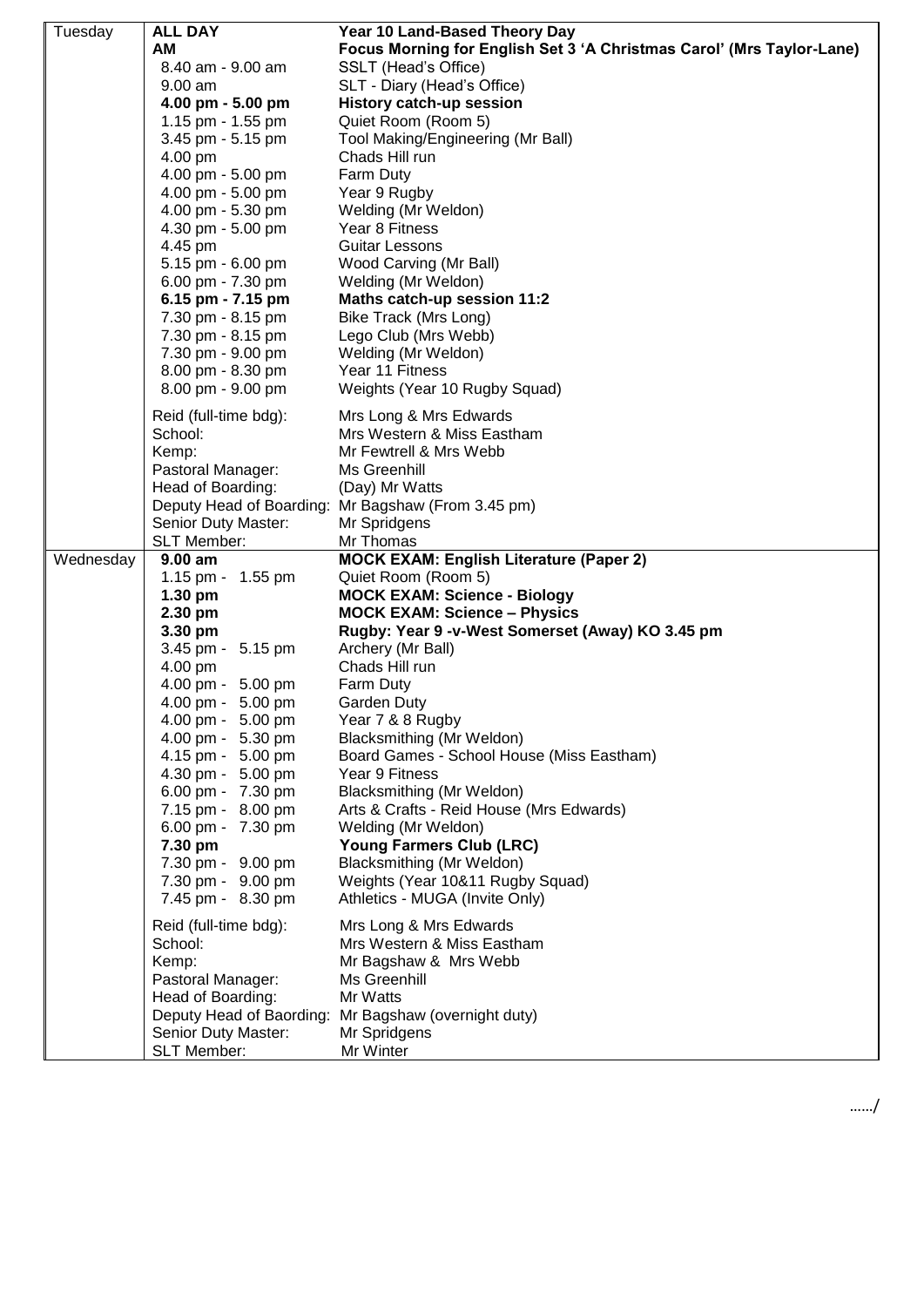| Thursday | <b>WORLD POETRY DAY</b>                                                                                                                                                                                                                                                                                                                                                                       |                                                                                                                                                                                                                                                                                                                                                                                                                                                                                                                                                                                                                                                         |  |
|----------|-----------------------------------------------------------------------------------------------------------------------------------------------------------------------------------------------------------------------------------------------------------------------------------------------------------------------------------------------------------------------------------------------|---------------------------------------------------------------------------------------------------------------------------------------------------------------------------------------------------------------------------------------------------------------------------------------------------------------------------------------------------------------------------------------------------------------------------------------------------------------------------------------------------------------------------------------------------------------------------------------------------------------------------------------------------------|--|
|          | Demolition of existing Milking Parlour for building works to commence (approx. 8 months) -<br>Surrounding area out of bounds                                                                                                                                                                                                                                                                  |                                                                                                                                                                                                                                                                                                                                                                                                                                                                                                                                                                                                                                                         |  |
|          | <b>AM</b><br><b>PM</b><br>1.15 pm - 1.55 pm<br>1.30 om<br>2.30 pm<br>3.45 pm - 5.15 pm<br>3.45 pm<br>4.00 pm<br>4.00 pm - 4.45 pm<br>4.00 pm - 4.30 pm<br>4.00 pm - 5.00 pm<br>4.00 pm - 5.00 pm<br>4.00 pm - 5.00 pm<br>4.00 pm - 5.00 pm<br>4.00 pm - 5.00 pm<br>4.15 pm - 5.45 pm<br>6.15 pm - 9.00 pm<br>6.00 pm - 7.15 pm<br>7.30 pm - 8.00 pm<br>7.40 pm - 9.10 pm<br>8.00 pm - 9.00 pm | Year 11 Macbeth Performance by Theatre Group (Hall)<br>Year 10 Badminton @ Bridgwater College Academy<br>Quiet Room (Room 5)<br><b>MOCK EXAM: Science - Biology</b><br><b>MOCK EXAM: Science - Chemistry</b><br>Woodwork (Mr Ball)<br><b>Cooking Club</b><br>Chads Hill run<br><b>RC Racing Cars Club</b><br><b>Geography Intervention</b><br>Farm Duty<br>Garden Duty<br>Cooking Club (Mrs Western)<br>Year 11 Rugby<br>All Years Hockey - MUGA<br>Bike Track (TBC)<br><b>Army Cadets</b><br>Walk & Talk Maths Mock (Hall) (Mr Ashton & Mrs Truman)<br>Basketball - MUGA (Mr Fewtrell)<br>Circuits (Year 10 & 11 Rugby Squad)<br>Weights (Invite Only) |  |
|          | Reid (full-time bdg):<br>School:<br>Kemp:<br>Pastoral Manager:<br>Duty Master:<br>Head of Boarding:<br>Deputy Head of Boarding: Mr Bagshaw<br>Senior Duty Master:<br>SLT Member:                                                                                                                                                                                                              | Mrs Long & Mrs Edwards<br>Mrs Western & Miss Eastham<br>Mr Fewtrell & Mrs Webb<br>Ms Greenhill<br>Mr Ashton<br>Mr Watts<br>Mr Spridgens<br>Mrs Davis                                                                                                                                                                                                                                                                                                                                                                                                                                                                                                    |  |
| Friday   | $9.00$ am<br>1.15 pm - 1.55 pm<br>1.30 pm<br>2.00 pm - 3.45 pm<br>2.30 pm<br>3.45 pm - 4.45 pm<br>4.00 pm<br>4.00 pm - 5.00 pm<br>4.00 pm - 5.00 pm<br>4.00 pm<br>4.30 pm<br>4.00 pm - 5.00 pm<br>5.45 pm - 9.00 pm                                                                                                                                                                           | <b>MOCK EXAM: DT</b><br>Quiet Room (Room 5)<br><b>MOCK EXAM: Science - Physics</b><br><b>Year 11 Study Club</b><br><b>MOCK EXAM: Science - Chemistry</b><br>X-Box Freeplay - Reid House<br>Chads Hill run<br>Farm Duty<br>Garden Duty<br><b>Senior Staff Detention:</b><br>Students will be informed beforehand if it applies to them<br>Year 11 Rugby Cup Final @ Hornets, Weston super Mare<br>Weekly Pool Competition with prizes - Kemp House<br>Bridgwater Cinema - £8.00 (Mr Bagshaw)                                                                                                                                                             |  |
|          | Reid (full-time bdg):<br>School:<br>Kemp:<br>Pastoral Manager:<br><b>Activities Tutor:</b><br>Head of Boarding:<br>Deputy Head of Boarding: Mr Bagshaw                                                                                                                                                                                                                                        | Mr Bagshaw<br>Mrs Western<br>Miss Eastham<br>Ms Greenhill<br>Mrs Webb<br>Ms Greenhill (on call overnight)<br>Mr Blake (on call overnight)<br>Mr Watts                                                                                                                                                                                                                                                                                                                                                                                                                                                                                                   |  |